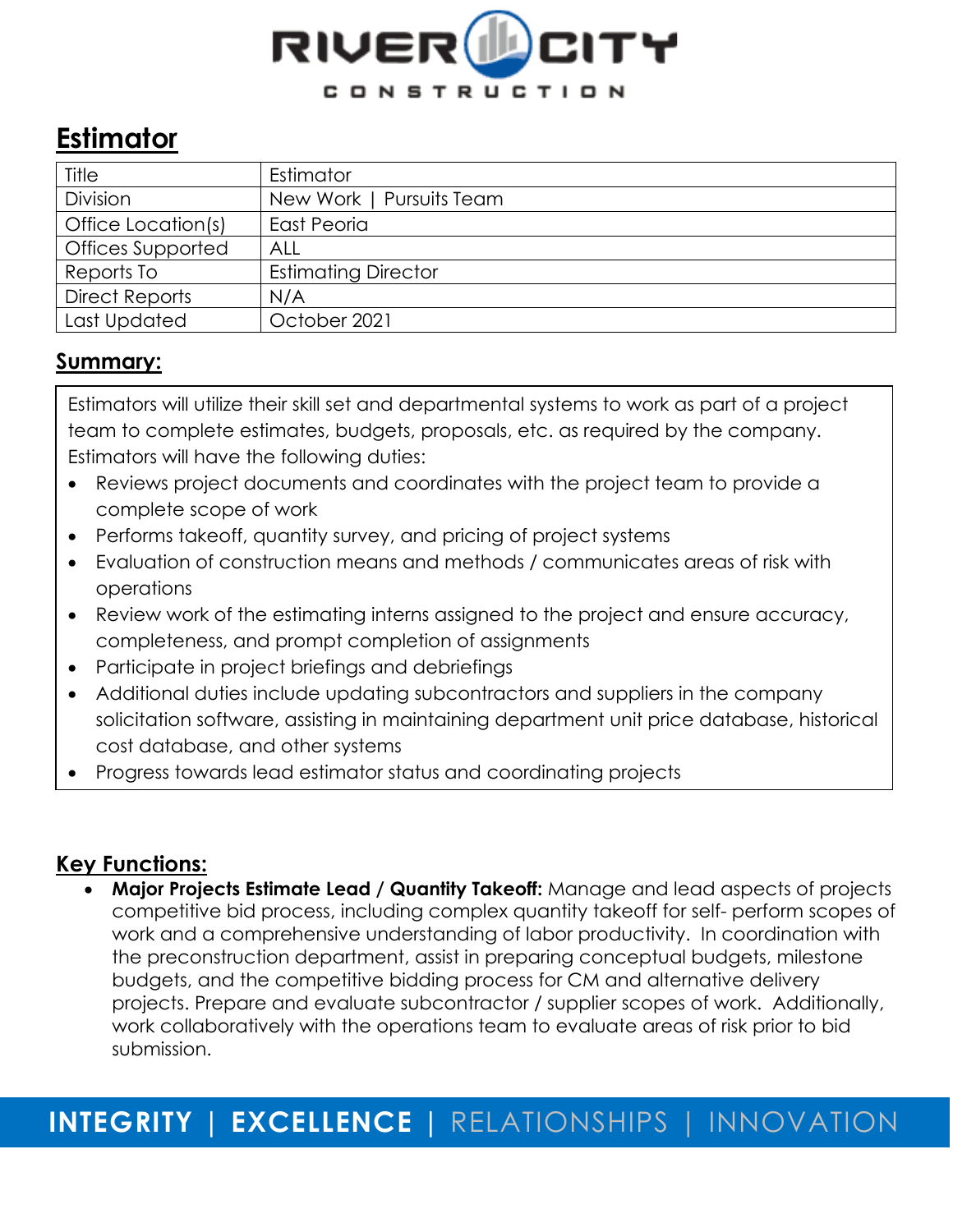

- **Team Structure:** In addition to working with the estimating project teams, estimators will work collaboratively with the executive team members from all office locations to develop project estimates/ or budgets. Developing and maintaining relationships with clients, design firms, subcontractors, and suppliers will be expected in this role.
- **Training and Development:** Estimator will utilize senior estimators to answer questions and provide guidance. Estimators will act as mentors and provide direction to the junior employees/ interns as they negotiate the estimating process.
- **Innovation & Technology:** Assist in maintaining estimating department systems such as material & equipment cost resources, historical project data, building square foot cost data base, etc.
- Individual should possess strong mathematical and computer skills. Proficiency with all MS Office products (Word, Excel, Access, PowerPoint)

#### **Qualifications:**

- 0 10 years' experience
- 4-year degree preferred
	- o Construction Management, Engineering, Architecture, or Similar Field is ideal
- Strong organization skills, good time management, professionalism, and ability to work well with others. Sense of selflessness / humility / enterprise first mentality, emotional and social intelligence.
- Certifications/Licenses required = none
- General office conditions for day-to-day work

This job description in no way states or implies that these are the only duties to be performed by the associate(s) incumbent in this position. A review of this job description has excluded the marginal functions of the position that are incidental to the performance of the fundamental job duties. All duties and responsibilities are essential job functions and requirements and are subject to possible modification as necessitated by business demands. To perform this job successfully, the incumbent(s) will possess the knowledge, skills and abilities to perform each job duty proficiently. The requirements listed in the document are the minimum levels of knowledge, skills, or abilities.

This document does not create an employment contract, implied or otherwise, other that an "at will" relationship.

# **INTEGRITY | EXCELLENCE |** RELATIONSHIPS | INNOVATION